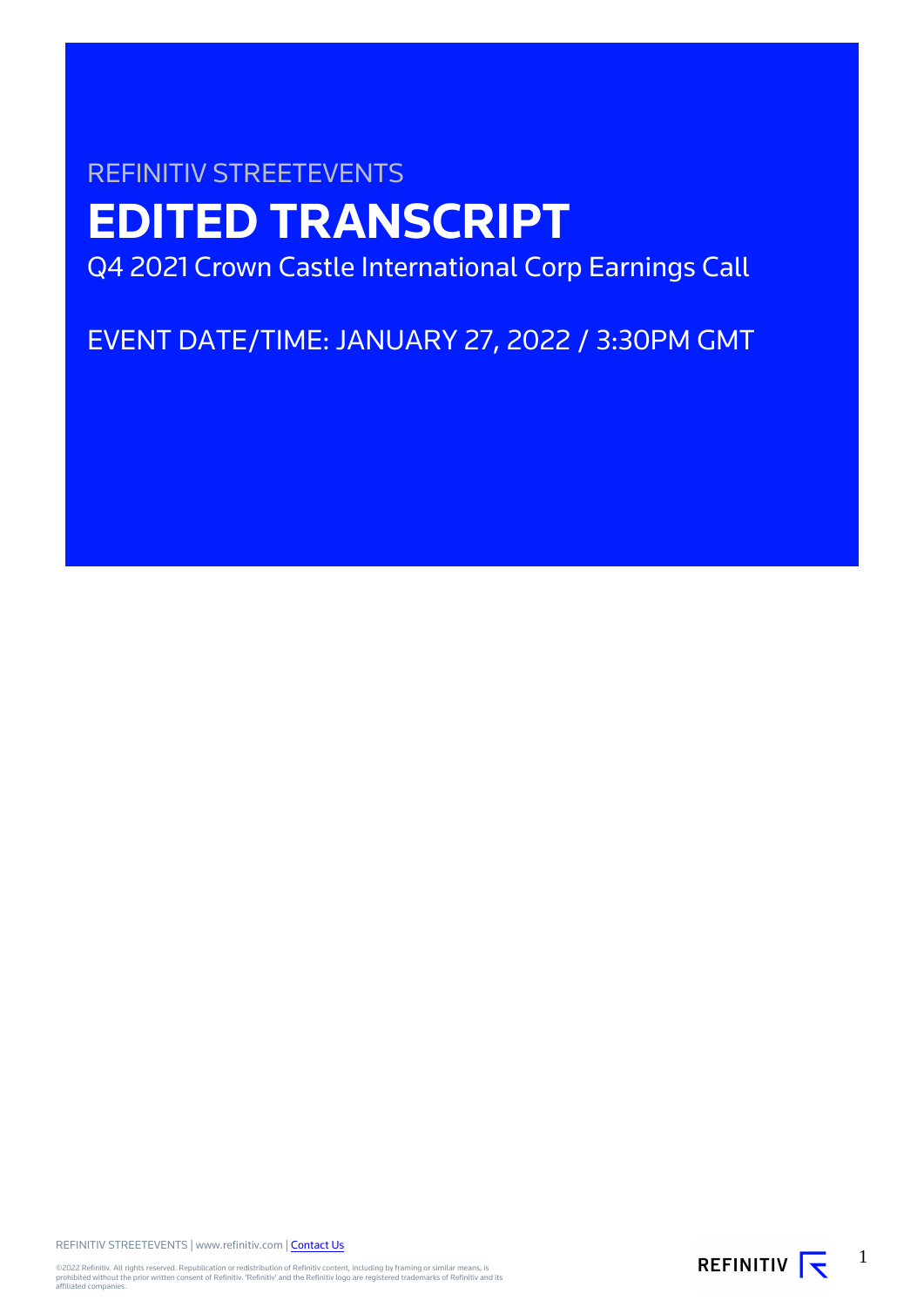#### **CORPORATE PARTICIPANTS**

**Benjamin Raymond Lowe** Crown Castle International Corp. - Senior VP of Corporate Finance & Treasurer **Daniel K. Schlanger** Crown Castle International Corp. - Executive VP & CFO **Jay A. Brown** Crown Castle International Corp. - President, CEO & Director

#### **CONFERENCE CALL PARTICIPANTS**

**Ahmed Sami Badri** Crédit Suisse AG, Research Division - Senior Analyst **Amir Reza Razban** JPMorgan Chase & Co, Research Division - Research Analyst **David Anthony Guarino** Green Street Advisors, LLC, Research Division - Analyst of Data Centers and Towers **David William Barden** BofA Securities, Research Division - MD **Gregory Bradford Williams** Cowen and Company, LLC, Research Division - Director **Jonathan Atkin** RBC Capital Markets, Research Division - MD & Senior Analyst **Michael Ian Rollins** Citigroup Inc., Research Division - MD & U.S. Telecoms Analyst **Nicholas Ralph Del Deo** MoffettNathanson LLC - Senior Analyst **Richard Hamilton Prentiss** Raymond James & Associates, Inc., Research Division - Head of Telecommunication Services Equity Research & Research Analyst **Simon William Flannery** Morgan Stanley, Research Division - MD

#### **PRESENTATION**

#### **Operator**

Good day, and welcome to the Crown Castle Q4 2021 Earnings Call. Today's conference is being recorded.

At this time, I would like to turn the conference over to Senior Vice President of Corporate Finance, Ben Lowe. Please go ahead, sir.

#### **Benjamin Raymond Lowe Crown Castle International Corp. - Senior VP of Corporate Finance & Treasurer**

Great. Thank you, Paula, and Good morning, everyone. Thank you for joining us today as we discuss our fourth quarter 2021 results.

With me on the call this morning are Jay Brown, Crown Castle's Chief Executive Officer; and Dan Schlanger, Crown Castle's Chief Financial Officer. To aid the discussion, we have posted supplemental materials in the Investors section of our website at crowncastle.com that will be referenced throughout the call this morning.

This conference call will contain forward-looking statements, which are subject to certain risks, uncertainties and assumptions and the actual results may vary materially from those expected. Information about potential factors which could affect our results is available in the press release and the Risk Factors sections of the company's SEC filings. Our statements are made as of today, January 27, 2022, and we assume no obligation to update any forward-looking statements.

In addition, today's call includes discussions of certain non-GAAP financial measures. Tables reconciling these non-GAAP financial measures are available in the supplemental information package in the Investors section of the company's website at crowncastle.com.

#### So with that, let me turn the call over to Jay.

#### **Jay A. Brown Crown Castle International Corp. - President, CEO & Director**

Thanks, Ben, and thank you, everyone, for joining us on the call this morning. As you saw from our results last night, 2021 was a tremendous year for Crown Castle. We delivered 14% AFFO per share growth. We grew our common stock dividend by 11%. We benefited from the highest level of tower application volume in our history, resulting in a 35% increase in core tower leasing activity and a 6% - and 6% organic growth, leading the industry by a wide margin.

We saw an inflection in the demand for small cells, securing commitments for more than 50,000 new small cells during the last 12 months, which is equal to 70% of the total small cells booked in our history prior to 2021. We entered into a new 12-year agreement with T-Mobile that provides committed long-term tower revenue growth, and we made significant progress towards our goal to achieve carbon neutrality for Scope 1 and 2 emissions by 2025 as we successfully sourced 60% of the total electricity we expect to consume this year from renewable sources. These results reflect the positive fundamentals underpinning our U.S.-centric business, as our customers

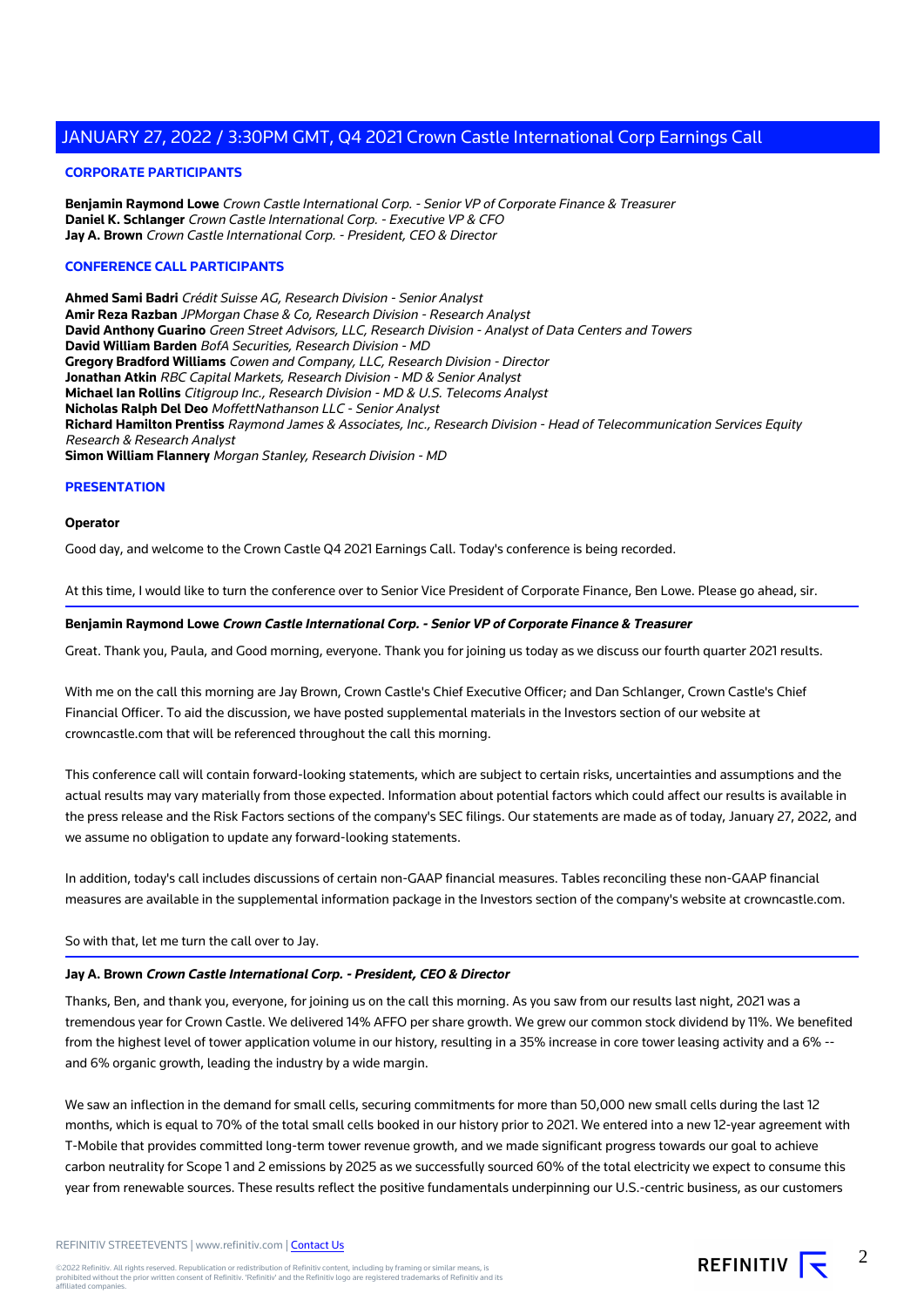are busy upgrading and deploying their nationwide 5G network, resulting in robust activity across our towers and small cells from new installations and amendments.

As we start 2022, we expect elevated levels of tower leasing to continue this year and anticipate leading the industry once again with the highest U.S. tower revenue growth, supporting our announced 11% dividend increase, which is well above our 7% to 8% target.

Our customers are also committing to the next phase of their 5G build-out that will require the deployment of small cells at scale to increase the capacity and density of their networks as more spectrum deployed across existing macro towers is not sufficient to keep up with the growth in mobile data demand.

With that in mind, I believe 2022 will be an important transition year for our small cells and fiber business as we prepare to accelerate our deployment of small cells from the approximately 5,000 nodes this year, to what we expect will be more than 10,000 beginning in 2023. Dan will cover the financial results for 2021 and our updated expectations for '22 in a bit more detail. So I'm going to focus my comments on our strategy to create significant shareholder value by providing profitable solutions to connect communities and people to each other.

We are focused on delivering the highest risk-adjusted returns for our shareholders by investing in shared infrastructure assets that lower implementation and operating costs for our customers, while generating solid returns for our shareholders. As a result, we continue to solely invest in the U.S. market because we believe it represents the best market for wireless infrastructure ownership with the most attractive growth profile and the lowest risk.

Over the last 25 years, the performance of our tower assets has proven the value of this strategy. We began investing at approximately 3% yield. And today, those assets now yield more than 11%. We are building value from this strategy again with our small cell and fiber business. Since the beginning of our small cells and fiber strategy, investors have had 2 primary questions. would small cells be required at scale and would customers co-locate on the same assets to drive attractive returns? Today, I believe these questions have been answered.

At a time when our customers have been upgrading a record number of our tower sites for 5G, we secured commitments for more than 50,000 new small cell nodes. This is in addition to the 55,000 small cell nodes we have on air today. Importantly, a significant portion of the 50,000 new nodes will be co-located on existing fiber assets at attractive returns.

So clearly, we have very positive answers to these key questions. Small cells are required at scale and will be co-located on existing assets. As these small cells are deployed, they will contribute to improved network performance, which history has taught us, will attract additional small cells as carriers compete on network quality. This dynamic is similar to our tower experience, where a significant driver of the value created has been from carriers deploying more spectrum on existing towers to keep pace with mobile data demand growth. As a result, I believe this is just the starting point for total small cells needed by wireless networks.

This view is further supported by recent work completed for us by third-party experts that predict a long-term environment where small cells accelerate. As the clear leader in small cells, we are uniquely positioned to benefit from this growth.

The advancement of our small cells strategy continues to remind me of our journey as the U.S. tower industry developed, ultimately creating significant value for shareholders. Although it's easy to forget, there was significant investor skepticism during the early years when we were proving out the tower business.

During that time, we faced questions about the long-term return potential of the business, the negative free cash flow profile and when or if ever, it would inflect and whether we would ever see customers co-locate on the same assets since each carrier had different spectrum portfolios and unique network requirements. Those questions were eventually all answered for U.S. towers.

But oftentimes, the turning points in the business that address those questions only became widely accepted after the fact. I see a similar pattern with our small cell business. I'm convinced that this period is one of the most important proof points for the small cell business

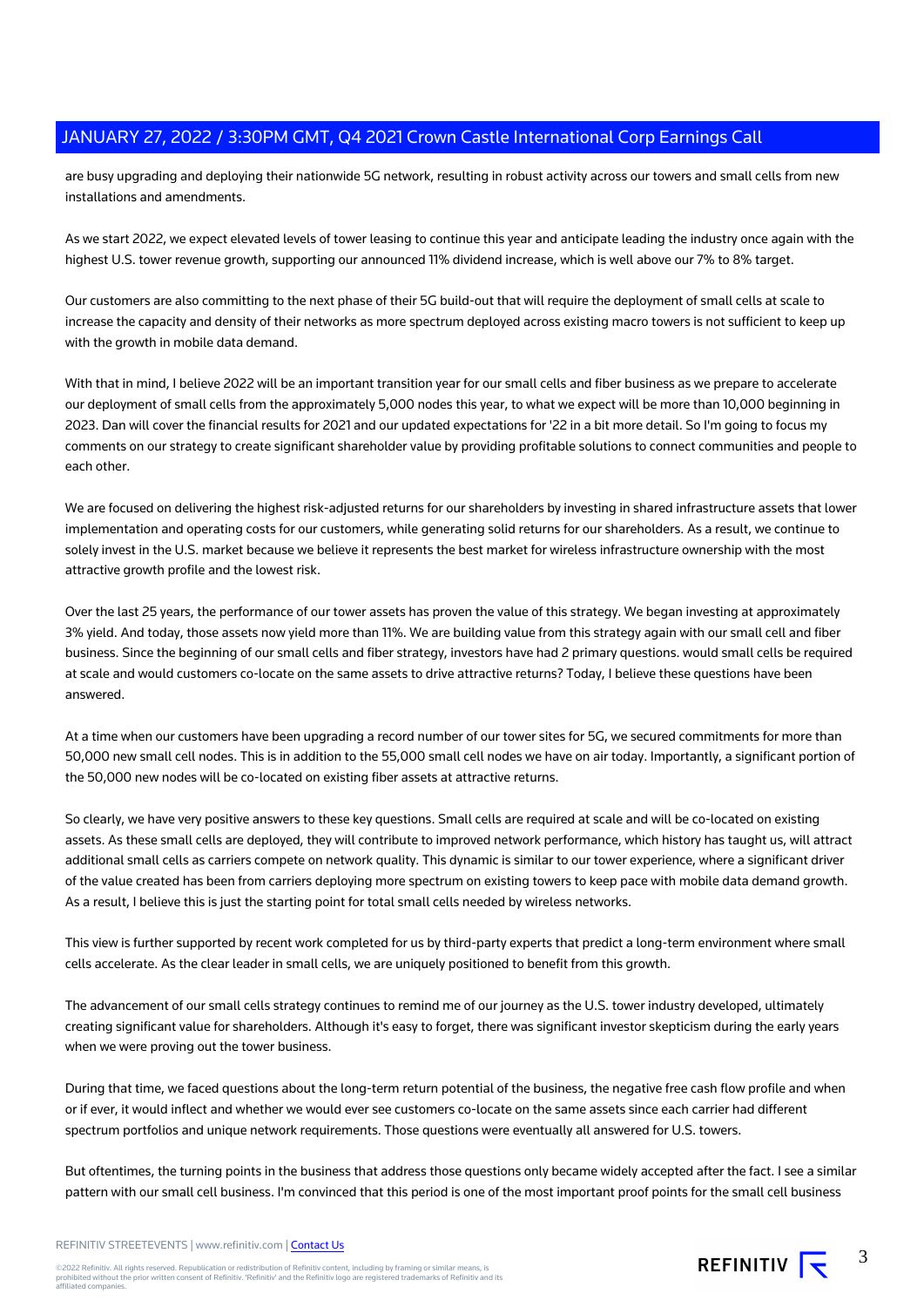model. We have more than \$15 billion invested in more than 80,000 route miles of high-capacity fiber connecting 55,000 small cells that are on air and concentrated in the top U.S. markets. The weighted average life of this capital is less than 5 years and already yields nearly 8%.

Following the recent commitments for small cells, we have more than 60,000 contracted small cell nodes in our backlog, including a record number of colocation nodes that we expect will increase the overall yield on our invested capital. This sets us on a course to accelerate growth in our small cell business beginning in 2023 as we expect to deploy more than 10,000 small cell nodes next year, with the potential to scale from there.

We also continue to see opportunities to add to the returns we are generating from small cells by leveraging the same shared fiber assets to pursue profitable fiber solutions growth. We remain disciplined as we allocate capital to these opportunities with decisions driven by return targets, consistent with how we've executed our fiber strategy from the start, by focusing on small cells as the key driver of long-term value creation.

So to wrap up, we had a terrific 2021. We expect to once again lead the industry with the highest U.S. tower revenue growth in 2022. And we see the recent large-scale small cell commitments as the beginning of a thematic move in the deployment of future wireless networks, for which we are well positioned as the clear leader.

I believe our strategy, capabilities and unmatched portfolio of more than 40,000 towers and more than 80,000 route miles of fiber concentrated in the top U.S. markets, put Crown Castle in the best position to capitalize on the current environment and to grow our cash flows and our dividends per share, both in the near term and for years to come.

Because of our position, Crown Castle provides an excellent opportunity for shareholders to invest in the development of 5G in the U.S., which we believe is the best market for communications infrastructure ownership, with this attractive growth and low-risk profile.

Importantly, we provide this access to such attractive industry dynamics while delivering a compelling total return opportunity, comprised of a high-quality dividend that's currently yielding over 3%, with expected growth in that dividend of 7% to 8% annually.

And with that, I'll turn the call over to Dan.

#### **Daniel K. Schlanger Crown Castle International Corp. - Executive VP & CFO**

Thanks, Jay, and Good morning, everyone. As Jay discussed, 2021 was a great year for Crown Castle, and we expect the momentum to continue in 2022 as 5G deployments continue at scale. With our comprehensive offering of towers, small cells and fiber solutions, we're able to support our customers' expanding infrastructure needs as network architecture evolves.

Turning to Slide 4 of the presentation. Full year 2021 results exceeded our prior expectations, with site rental revenues increasing 8%, adjusted EBITDA increasing 12% and AFFO per share increasing 14% when compared to full year 2020 results, excluding nontypical items. Some of the outperformance in 2021 was due to approximately \$10 million of additional site rental revenues, \$10 million of additional expense reductions and lower-than-expected sustaining capital expenditures, the majority of which we do not believe will recur in 2022.

The 8% year-over-year growth in site rental revenues included approximately 6% growth in organic contribution to site rental revenues, consisting of approximately 6% growth from towers, 10% growth from small cells and 3.5% growth from fiber solutions.

Turning to Page 5. We have increased our full year 2022 outlook to reflect the additional \$250 million of straight-line revenues associated with the long-term agreement with T-Mobile that we announced earlier this month. Other than these additional straight-line revenues, our 2022 outlook is unchanged. These additional straight-line revenues reflect the significant additional contracted tower revenue growth that comes with the new agreement, but they do not contribute to 2022 AFFO.

In addition to the contracted tower revenue growth, the agreement with T-Mobile includes a contractual commitment for 35,000 new

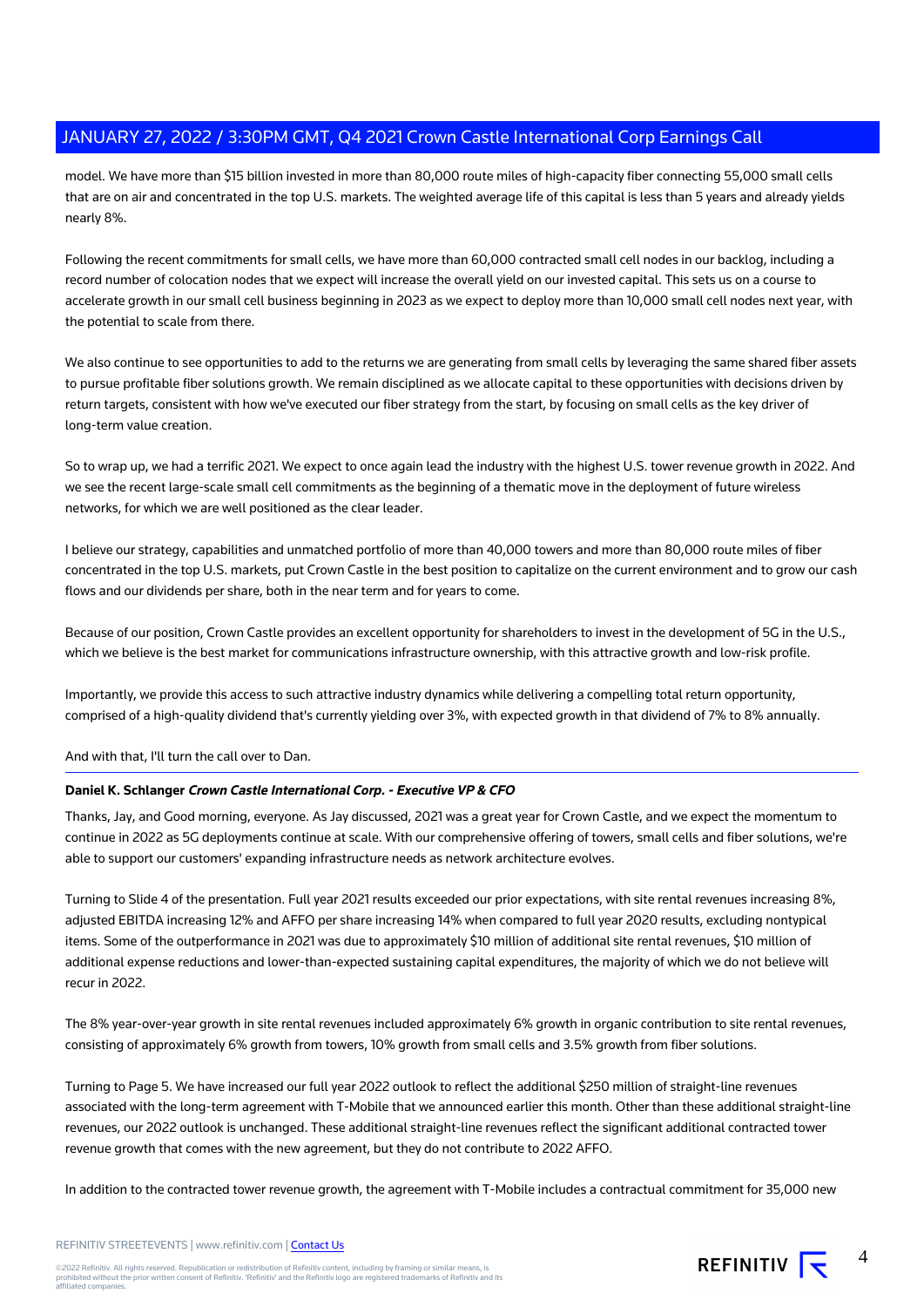small cell nodes over the next 5 years. The agreement with T-Mobile also results in several events related to the decommissioning of the Sprint network, including tower nonrenewals that are expected to reduce site rental revenues by approximately \$200 million in 2025, small cell nonrenewals that we expect to reduce site rental revenues by approximately \$45 million, with the majority occurring in 2023 and approximately \$10 million of additional fiber solutions nonrenewals in 2022. Importantly, except for these discrete events, we expect consolidated annual tower and small cell nonrenewals to remain within our historical range of 1% to 2%.

Turning to Page 6. We now expect growth in the organic contribution to site rental revenues in 2022 of \$235 million to \$275 million. The reduction in the expected growth in organic contribution to site rental revenues, compared to our prior 2022 outlook announced in October, reflects the impact from the \$10 million of nonrecurring revenue that contributed to fourth quarter 2021 results, while our 2022 outlook remains unchanged. We expect we will generate 4.5% consolidated growth in 2022, consisting of approximately 5.5% from towers, which we believe will be the highest U.S. tower growth rate in the industry again this year, 4.5% from small cells and 3% from Fiber Solutions.

As many of you may be aware, in our third quarter 2021 earnings release, we broke down our organic growth to show total new leasing, growth in prepaid rent amortization and a new concept we call core new leasing, which excludes the impact of prepaid rent amortization.

Based on feedback we've received since adding core leasing activity to our disclosures, starting with our first quarter earnings release, we will speak to organic growth, exclusive of the impact of prepaid rent amortization or what we'll call core organic growth. This presentation provides information investors can use to analyze our performance that we believe and we've been told is more consistent with other companies in our industry.

As I have mentioned, and you can see on Page 7, the majority of the outperformance in our 2021 AFFO is not expected to recur in 2022 and, therefore, impacts year-over-year growth despite no changes to our 2022 AFFO expectations.

Turning now to our balance sheet. We finished the year with approximately 5x debt to EBITDA on a last quarter annualized basis, in line with our leverage target. During 2021, we improved our balance sheet by extending the weighted average maturity to 9 years and reducing the average borrowing cost to approximately 3.1%.

Part of why we've extended our debt maturities and emphasized fixed as opposed to floating rate debt was to protect our ability to grow our dividends even during periods of increasing interest rates, and we believe we have done exactly that, which is another example of our focus on driving the highest risk-adjusted return to our shareholders.

Looking forward, we expect our discretionary capital expenditures to begin to trend higher as we accelerate the pace of small cell deployments. With a record level of colocation nodes in our backlog, which require less capital relative to anchor builds, we expect to be able to fund this higher level of investment with free cash flow and incremental debt capacity while maintaining our investment grade credit profile.

So to wrap up, 2021 was a great year for us with record tower activity driving significant financial outperformance. After leading the industry in 2021, we expect to again generate the highest U.S. tower growth in the industry in 2022 with core tower leasing activity approximately 50% higher than our trailing 5-year average.

Over the past 12 months, we have booked over 50,000 small cell nodes, equal to almost 70% of the nodes we had booked in our history prior to 2021. We see this as an inflection in the demand for small cells and expect to accelerate growth in our fiber segment in 2022 and beyond.

Longer term, we believe we are in -- we are strategically positioned to benefit from all phases of the 5G build-out with our comprehensive infrastructure offering that provides us the best opportunity to consistently deliver dividend growth as wireless network architecture evolves and our customers' priorities shift over time.

And with that, Paula, I'd like to open the call to questions.

REFINITIV STREETEVENTS | www.refinitiv.com | Contact Us

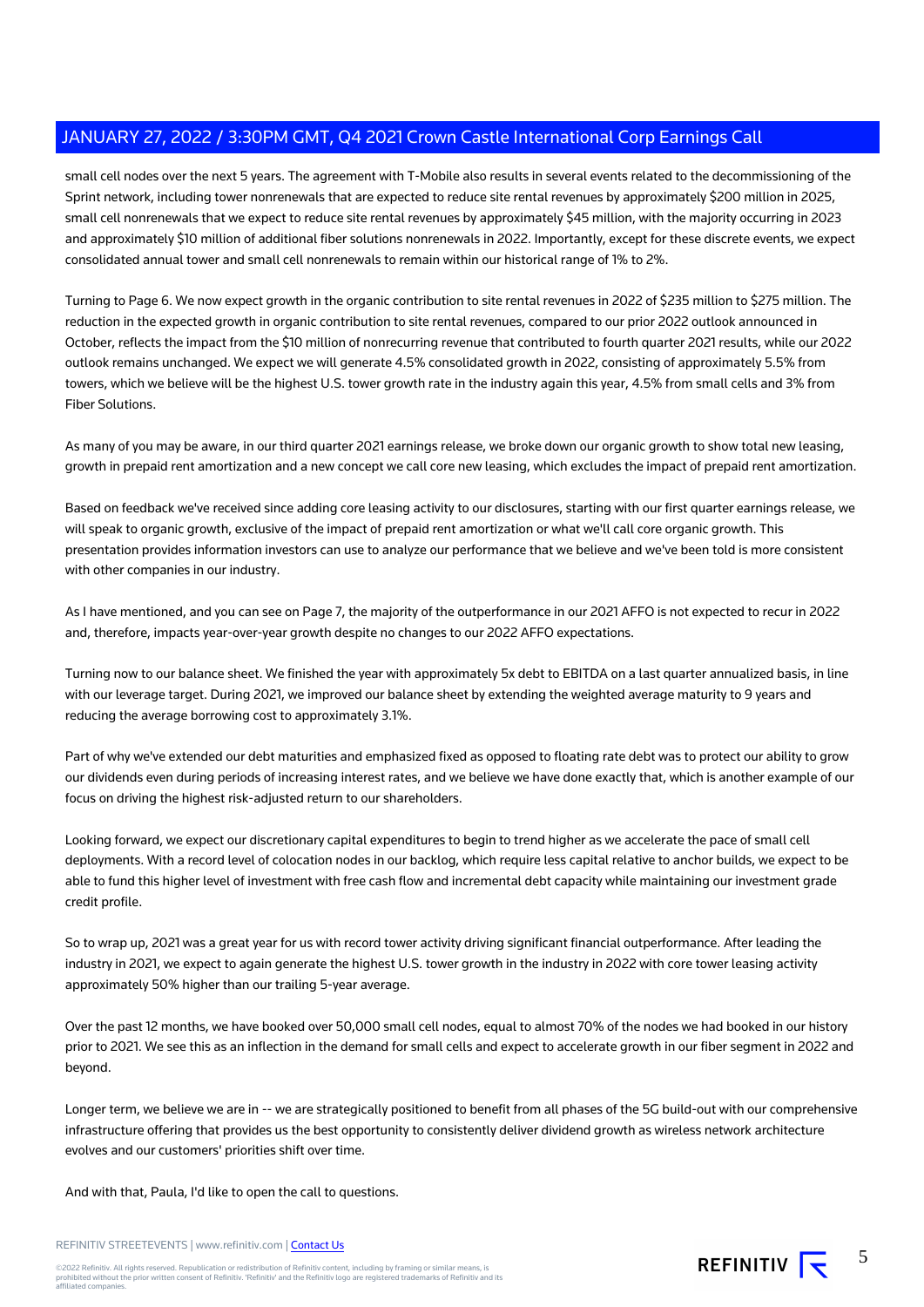#### **QUESTIONS AND ANSWERS**

#### **Operator**

(Operator Instructions) Our first question will come from Michael Rollins with Citi.

#### **Michael Ian Rollins Citigroup Inc., Research Division - MD & U.S. Telecoms Analyst**

A couple of questions, if I could. First, on the tower side. I'm curious, given the comments you made about leasing activity, if you could frame the backlog on the tower side that Crown is carrying into 2022, and maybe give us a sense as you look at what the carriers are doing, how much of their footprints are covered by the bookings and the billings that you've recognized to date? And what might be on the come?

And then just separately on small cells, if I could just ask one other question. Given the comments about the ramping small cell demand that you've highlighted over the last few months, does it make you want to take a more expansive strategy to add fiber outside of maybe that top 25, 30 markets that you've been historically focused on and be prepared for a more expansive small cell deployment cycle from your customers?

#### **Jay A. Brown Crown Castle International Corp. - President, CEO & Director**

You bet. On your first question around the backlog in towers, obviously, as we spoke to, we had the highest level of activity in the company's history during 2021, and we're expecting that level of activity to continue into '22.

And if you frame it in terms of historical context, what's really unique about this cycle is that we've got 4 carriers deploying -- you've got AT&T, Verizon, T-Mobile and DISH, all deploying network. They've got significant amount of spectrum to be deployed, and they have the capital to be able to deploy that.

I can't think of another time in history of our business where we've had 4 well-capitalized carriers with spectrum and the desire to deploy network. So we're certainly riding the wave of that.

In terms of what they're touching similar to past upgrade cycles, the focus for the 3 legacy carriers is to touch the sites where they are already existing on the assets, on the macro assets. And we would expect the next phase of 5G build-out will be to densify their network. And we expect that some portion of that densification is going to happen through new installations on towers that they're not located on. But a big part of that, we see that happening in terms of small cells and the 50,000 nodes that we booked over the last 12 months.

The commitments from them, I think really just speak to that as that second phase of network deployment as they start to try to densify the network and the need there is going to be both macro sites as well as significantly needing a lot of small cells in order to do it.

So in terms of the footprint being touched, they're going to touch virtually all of their existing sites as they upgrade through 5G. And that will take a few years to happen. So feel good about the activity that we're going to see again in '22. And then as we get to periods beyond that, we'll update you as we get later into the year and give our guidance in October later this year.

On your second question around the activity for fiber, we're -- we've been focused on building and owning high-capacity fiber in dense urban areas in the top U.S. markets. And our strategy has been based on our view that as data demand grows, it will grow most significantly in the densely populated areas of the U.S. And those are the areas where macro sites, in particular, won't be able to handle all of the network capacity that's going to be created.

So I think as a general rule, you're going to continue to see our investments focused in those top markets. There are going to be some markets outside of the top 25, top 30 markets where we will go and build nodes for our carrier customer, but we wouldn't do that on a speculative basis.

So to the extent that one of our customers has a market, we assess that market as having good, attractive economics at an entry point

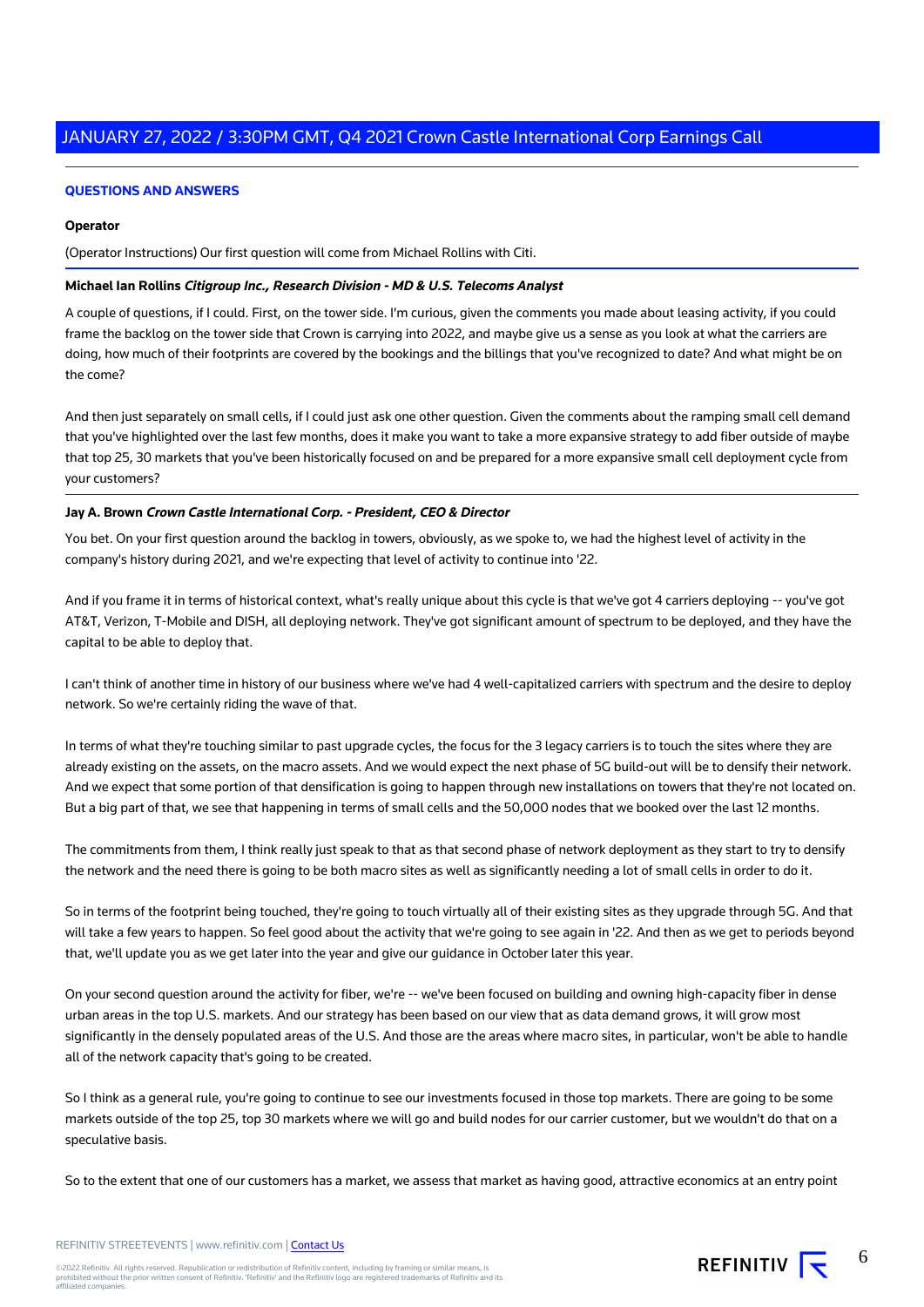similar to what we've talked about our return thresholds have been and we see lease-up from other carriers who are going to need those same areas, then we would be open to expanding that. But I think you're going to see the concentration of the capital as well as, frankly, the activity from the carriers to be really focused on those top U.S. markets.

#### **Operator**

Moving on, we'll go to Simon Flannery with Morgan Stanley.

#### **Simon William Flannery Morgan Stanley, Research Division - MD**

I want to talk about M&A, if I could, for a little while. You've been fairly quiet in terms of your activity over the last couple of years here. I know you've talked in the past about interest in developed markets. There's a lot of activity in Europe. So perhaps you could just update us on that.

And then the other would be on ground leases. It looked like it was a fairly quiet year in terms of extending and purchasing ground leases. So any color there on perhaps being able to continue to own more and push the maturities out?

#### **Jay A. Brown Crown Castle International Corp. - President, CEO & Director**

Simon, on your first question around M&A and how we think about this, core to the business around towers and small cells is certainly our focus and really don't see anything outside of our core business of towers and small cells that would be of any interest to us.

Around what markets to be in, I mentioned this a couple of times in my comments, we look at the U.S. market as the most attractive market in the world for investment in the kind of infrastructure that we want to own. We think the growth profile is most attractive here. And we also think the risk is the lowest.

And so as we've assessed both developing markets as well as developed countries, we just -- we don't see those 2 characteristics exist in the markets. And so we've stayed solely focused on the U.S. We continue to watch what's developing in the world and to see if maybe our calculus in our view would change over time with some characteristics.

But based on the work that we've seen to date, we just don't -- we don't -- we haven't seen anything that's attractive to us -- and frankly, we're really excited about the opportunity to put capital to work and continue to invest in the U.S. market because it does have that low-risk and high growth and we see that growth continuing unabated for a long period of time. So really excited about the opportunity in the U.S. and think we have plenty of places to put capital to work here in the U.S.

On the second question around ground leases. Now this has been an initiative we've been at for about 15 years. Our average ground leases are well over 30 years remaining on them on average. And so as we look at the ground underneath our assets, we're focused on both extending the leases to the extent that they start to get inside of the kind of a 10- to 20-year period of time.

And then where it makes sense to bring those leases on balance sheet in the form of an acquisition, we're certainly open to doing that. And at different points in time, as the markets move around, we get opportunities that arise. And we'll continue to do that. But given the maturity of the portfolio, there's not really any pressure on us to feel like we need to put capital to work to buy ground leases. So we'll do it. It's opportunistic when the financial returns make sense.

#### **Daniel K. Schlanger Crown Castle International Corp. - Executive VP & CFO**

Yes. And just to add to the maturity of the portfolio point there, Simon. Over 80% of our leases are either owned or greater than 20 years and the average life of the leases that are not owned are over 35 years. So as Jay mentioned, there's just no pressure for us to do anything unless the financial returns make sense at this point.

#### **Operator**

And next, we'll go to David Barden with Bank of America.

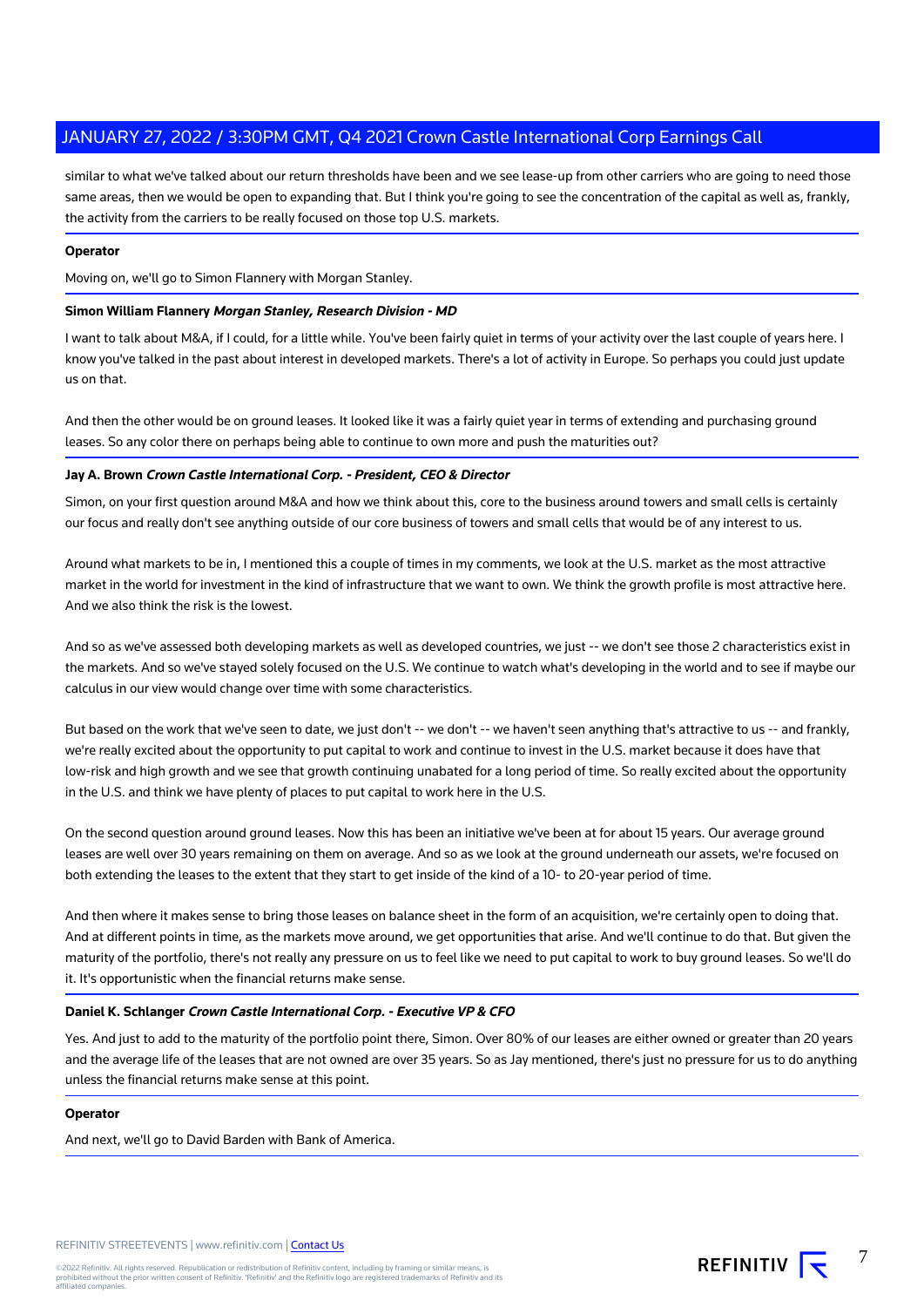#### **David William Barden BofA Securities, Research Division - MD**

I guess just 2. The first would be, just over the last couple of days, we've heard new news to a degree from Verizon pulling forward, accelerating their C-band build with extra capital getting in the hands of Kyle Malady. And then T, at the same time, kind of pushing back their build-out with respect to waiting for 110 to do a 1 tower climb.

I just wanted to kind of see how that lined up with what you were expecting for the year and how you set your guidance, et cetera? And then I guess the second question for the T-Mobile deal, in terms of the nonrenewals, how do those nonrenewals manifest themselves? Does -- is it a hot cut on January 1? Does it happen ratably over the course of the year? And specifically with respect to the \$10 million we're losing in fiber in '22?

#### **Jay A. Brown Crown Castle International Corp. - President, CEO & Director**

On your first question, I would just -- without being really specific about individual carriers, I think the activity, as I spoke to a minute ago, that we saw in '21 and expect to carry into '22, we haven't seen anything that would cause us to look at our guidance and have to shift our expected growth in revenues.

The -- we have pretty good visibility, as you know with some -- pretty good visibility into what their deployment plans are. And so to the extent that they start to adjust those plans, we're probably 6 to 9 months away from seeing any impact in what we do. So it starts to -- if there is a movement upward, it would push it pretty late into this year and wouldn't have a real meaningful result -- impact on our results in calendar year '22.

It probably more portends what's going to impact as we start to think about site rental revenue growth going into 2023. So we'll continue to watch it and be responsive as they work on their 5G networks.

#### **Daniel K. Schlanger Crown Castle International Corp. - Executive VP & CFO**

Yes. And David, to speak to the nonrenewal point, as we talked about when we announced the agreement, on the tower side, we think it's going to be a \$200 million impact to 2025, which you can assume happens the first of the year and it is \$200 million through the course of the year. So it's all of that.

On the small cell side, it's a similar portion. It's about \$45 million, the majority of which is in 2023. Again, you can just assume that happens at the beginning of the year and impacts the entire year. And the \$10 million is a fiber solutions churn in 2022 is an impact of, again, \$10 million to the total revenue in 2022. So I think you can -- for modeling purposes and how you think about it, just assume that happens on January 1. And it just -- it impacts revenues negatively by \$10 million.

#### **Operator**

Next, we'll go to Nick Del Deo with MoffettNathanson.

#### **Nicholas Ralph Del Deo MoffettNathanson LLC - Senior Analyst**

First one for Dan. It looks like your cash tower cost of service is up about 9% year-over-year in the quarter. It was up about 7% last quarter. In the past, it's been pretty muted.

And looking at unallocated G&A in the quarter, it was kind of higher than it's been before, too. So maybe talk a little bit about what's behind that cost growth and how we should think about the trajectory from here? And then I have a follow-up.

#### **Daniel K. Schlanger Crown Castle International Corp. - Executive VP & CFO**

Yes. If you look year-over-year, it's relatively stable. So it's just when costs come in and what happens on a quarter-to-quarter basis. I would think that when you think about the cost structure, especially in our tower business, it's pretty stable over a long period of time.

So I would just ask that when you look into it, Nick, look at the year-over-year growth as opposed to any quarter-over-quarter moves, and that probably is more indicative of what's going to happen through the course of long periods of time, including in our 2022 guidance.

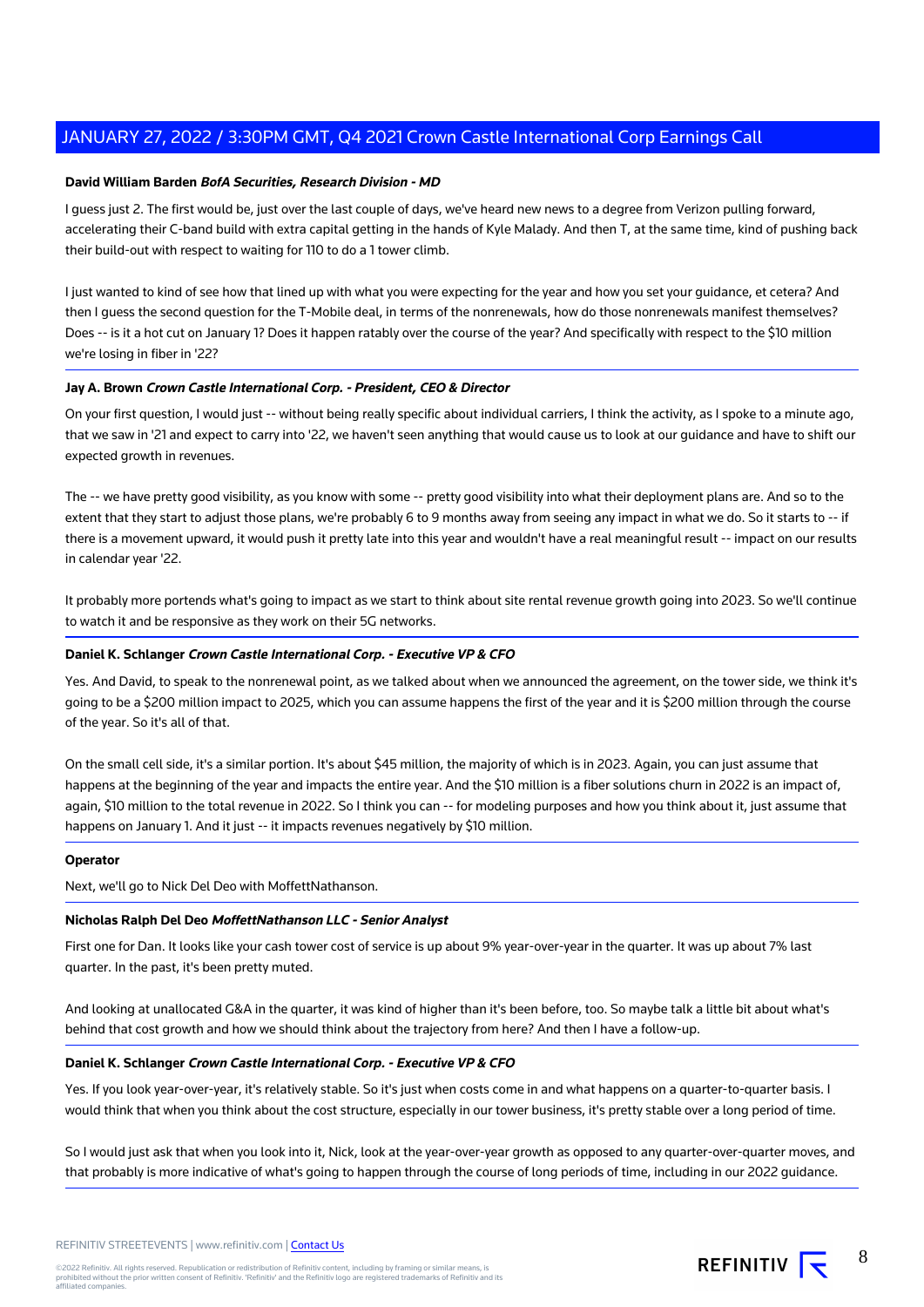#### **Nicholas Ralph Del Deo MoffettNathanson LLC - Senior Analyst**

Okay. Okay. So nothing unusual going on there to call out. I guess the second one on small cells. Kind of thinking about the T-Mobile and Verizon deals, do they presumably structure those deals to cover their anticipated needs for the foreseeable future?

Kind of thinking about the cadence of signings going forward from customers with long-term deals like those, is it appropriate to think that it might be several years before they come back to do more with you, kind of a feast or famine outlook? Or are there reasons to think that they might come back to the well more -- on a more regular basis before those deals conclude?

#### **Jay A. Brown Crown Castle International Corp. - President, CEO & Director**

Yes, Nick. I would say framing that, I would think about 2 things. The first thing I would think about is the 50,000 node commitment that we received is a hard contractual commitment. So there's a balance whenever the carrier -- we're working with the carriers around contracted future leasing activity, whether it's on towers, for amendments or new installations or in the case of small cells, we're not going to get 100% of what they think they're going to build contracted and committed that early. So I wouldn't -- we don't view this and don't think this is 100% of everything they're going to need or contract for because they're just not going to make that level of commitment.

The second thing that I think is -- when I think about your question is the amount of and scale of the commitment relative to historical activity is really, frankly, astonishing. We've said this a couple of different times, but we've been at this for 10 years. We've got 50,000 nodes on air. And in the last 12 months, we've gotten 50,000 node commitment. So it feels to us like this is a very significant turning point.

And I think that turning point and the commitment from the carriers while we think about it in terms of -- and in my comments, I talked about the return elements, the revenue growth elements and why it's important there. But the other aspect of this is how difficult these are to build, I think, is very well understood by our carrier customers.

And so there's an element to this of the carriers know they're going to need the sites. And unlike towers where we can get them on air in 6 months, there has to be significant planning that goes into this. And they recognized the difficulty of it, which I think is really the value proposition that we bring to the table of an ability to deliver these nodes and implement.

And so it's really a statement of confidence also in our operating ability in addition to the macro elements of what's needed in order to make their networks work. And I think the combination of those 2 things is just really compelling.

#### **Operator**

And moving on, we'll go to Jon Atkin with RBC Capital Markets.

#### **Jonathan Atkin RBC Capital Markets, Research Division - MD & Senior Analyst**

So I noticed that the cash yield on invested capital showed a nice sequential increase during 4Q for fiber. And can you speak a little bit as to what drove that?

#### **Daniel K. Schlanger Crown Castle International Corp. - Executive VP & CFO**

Yes, John. A couple of things drove it. One is just performance in the business as we continue to add more revenue to existing fiber, either through -- both through fiber solutions and colocating small cells on the assets we already own. So I think part of that is just the continuation of proof that this business does generate incremental returns that add to the overall yields.

But I think there was a little bit of it that there was -- we called out some expense reductions in the fourth quarter that we didn't expect. Those hit on the fiber side and therefore, increased the gross margin and ultimately, the yield because we -- that calculation is in last quarter annualized. So we got the benefit of that kind of onetime \$10 million reduction in expenses.

So some of it is from that too, but the majority of the increase in the yield is because the business is just performing well and we're increasing the revenue and returns on the assets that we already own.

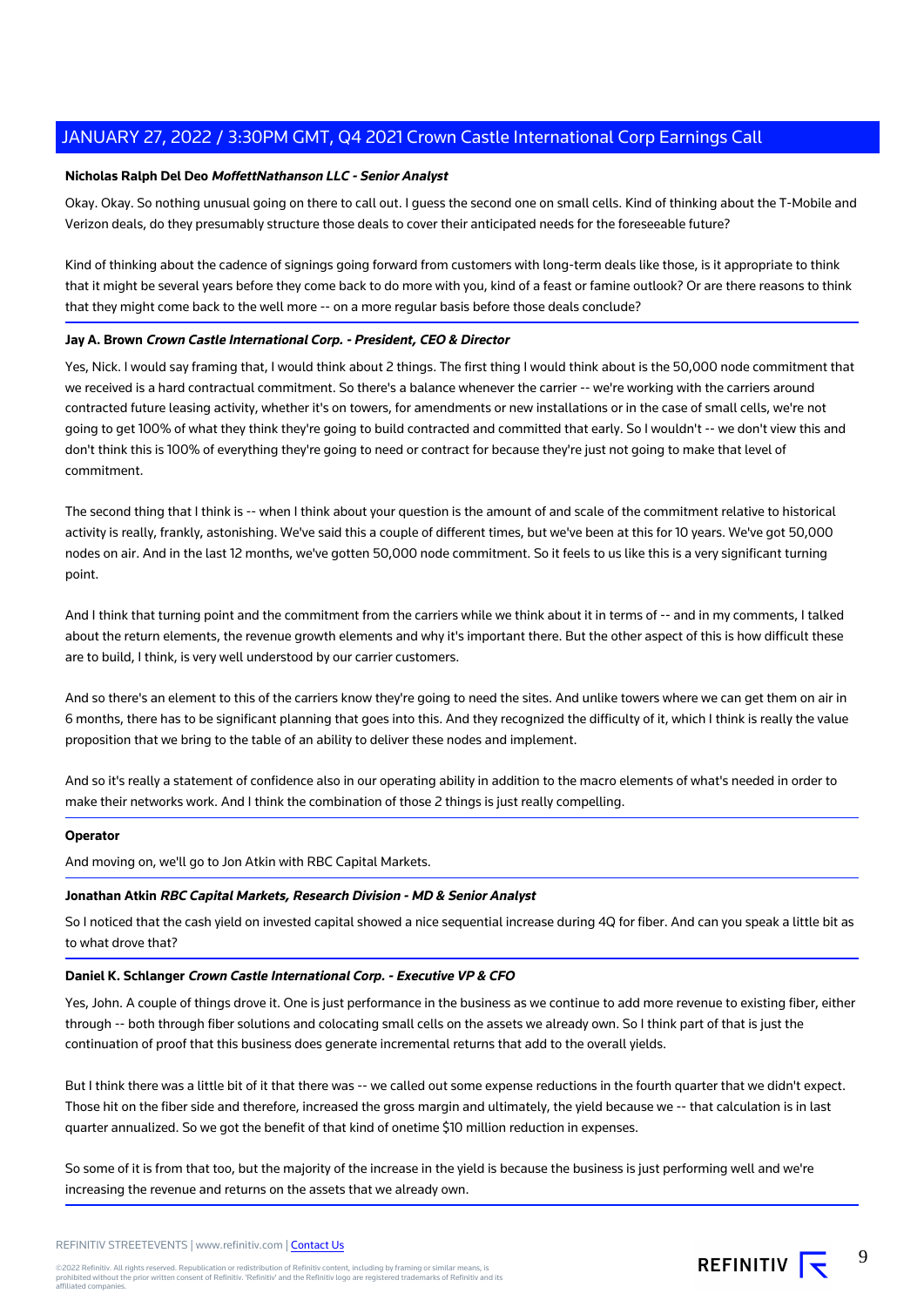#### **Jonathan Atkin RBC Capital Markets, Research Division - MD & Senior Analyst**

So on the tower side, it was in the kind of the low 11% range. And do you expect fiber to -- at what pace does fiber kind of converge towards that 11%? How do we think about that?

#### **Daniel K. Schlanger Crown Castle International Corp. - Executive VP & CFO**

Yes. So first of all, on the tower side, there is substantial growth there, and that's all just in the performance of the towers. We are continuing because this business is a great business to add revenue on existing towers, which increases the yield, which we would anticipate to happen in 2022 as well.

The timing of when we're going to get the fiber business to an 11% yield, we've always had a hard time answering that question specifically because it really matters not only the amount of small cells we get, but how many are co-located.

As Jay pointed out, though, we're going to make significant progress towards that, given the 50,000 that we just booked. Because not only do we get a lot, a significant portion of them are going to be co-located on the existing assets, which will drive that yield up. And what's so important to understand about that is at the same type of maturity timeframe of towers, we were much below the 8% that we're on at the fiber business right now.

So we think that the proving out of the small cell business is happening faster than what happened with towers and that we will get to those 11%. And as we've talked about, as we get to 3 tenants for an overall small cell deployment, we'll get into the -- that drives the returns up to the mid- to high teens.

So we feel like there's a lot of upside that is going to be realized in our fiber business, and those yields will creep up and approach in where we are with towers and towers will continue to increase also. So hopefully, you'll continue to ask the question of when are you going to get to the 12% on towers or the 13% on towers. And we'll keep saying we're going to chase it with small cell.

#### **Jonathan Atkin RBC Capital Markets, Research Division - MD & Senior Analyst**

On the 50,000 small cells, you talked a lot of that is co-location. Any kind of rough numbers you can share on the capital intensity of that? And then more broadly for the business, given all the MLAs you now have in place, how do we think about the 2022 growth outlook? And how much of that is now contractually locked in under MLA terms?

#### **Daniel K. Schlanger Crown Castle International Corp. - Executive VP & CFO**

The capital intensity on the colocations is substantially lower than capital intensity on anchor builds. And as we start getting clarity around what the timing is of building those nodes, both anchor builds and co-locations within the 50,000, we'll continue to update you on the capital. But right now, what we believe is that the capital in 2022 will remain relatively consistent with what we saw in 2021.

But it's clear that, over time, we would anticipate that to go up because we're going to increase the number of nodes being put on air from what we expect this year to be 5,000 to what we expect next year to be over 10,000. So we would expect an increase in capital but not commensurate with the increase in number of nodes because the capital intensity is coming down.

On the long-term MLAs and the percentage under those, we think of our MLAs as the way we structure the growth. So whether we put it in an MLA or take it a la carte, that growth is going to occur because our assets are so important to the functioning of the network. And we've signed a lot of MLAs, but we always think about what is the best present value we can get within them. And whether we go a la carte or more holistic pricing is really dictated by the NPV we get plus the benefits that both we and our customers get from having holistic pricing, just making it easier to operationalize.

But we also always leave room for upside through that. So we're not pricing all of our tower capacity and saying that's what we get paid within our MLAs. We're pricing it with respect to how much activity we think is going to happen. So we believe that the contracts provide

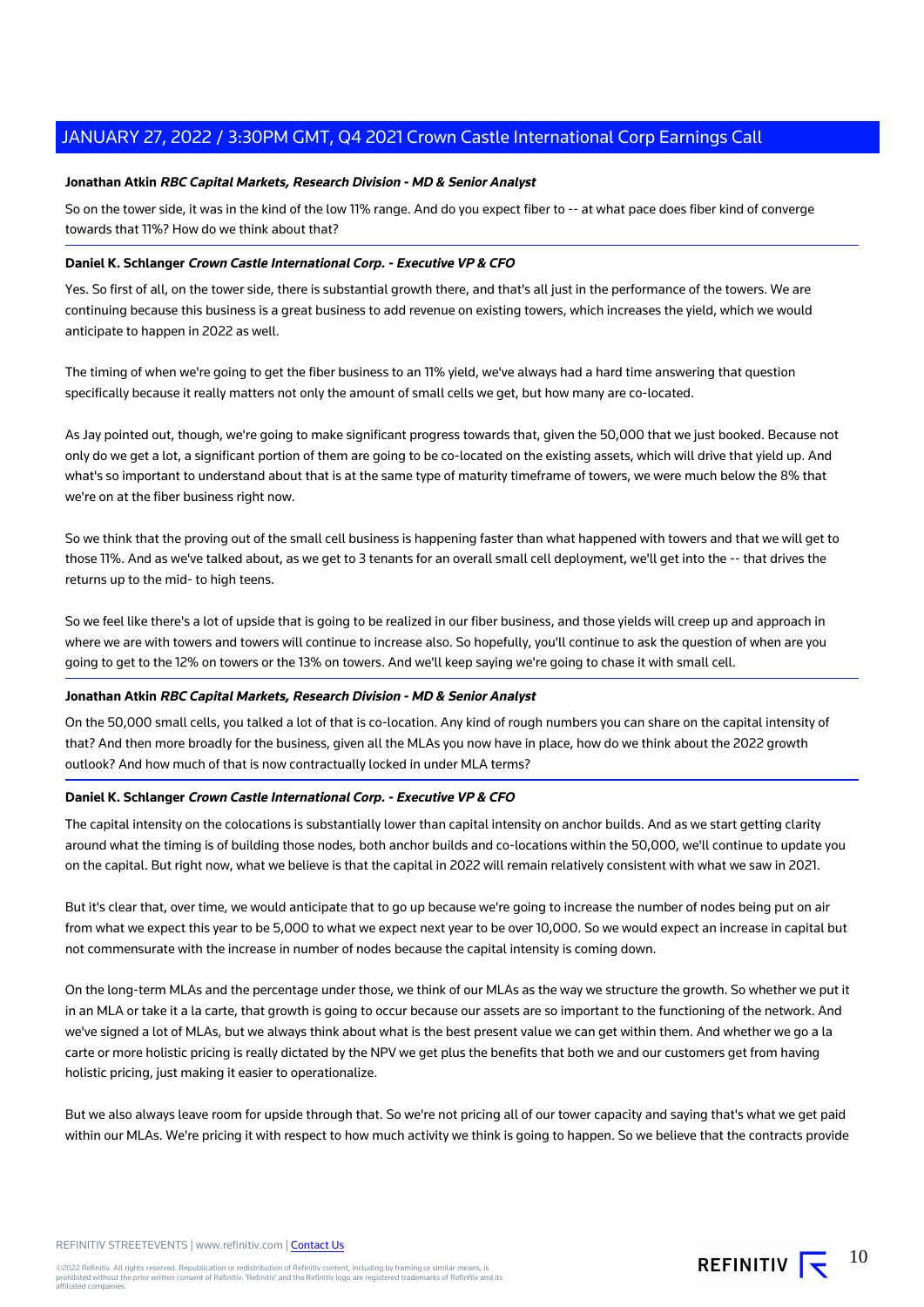all of that, both the underlying contractual obligations plus the upside and the operational ease that comes with having more pre-described pricing, which is really all it is because, like I said, however we want to monetize the growth, we think there's going to be growth and we are monetizing it.

#### **Jay A. Brown Crown Castle International Corp. - President, CEO & Director**

And Jon, one other the thing maybe just to think about that, that I would add to Dan's comments around the MLAs is the more near term period that you think about, the more certainty we have of that revenue stream. And as we get towards outer years, the more optionality we have towards the upside.

And we would think about it that way. And obviously, our counter-parties think about it that way as well because the nearer the term, the more certainty they have as to what exactly what they're going to need. And as we get into outer periods, then we end up with more optionality towards future growth. So this is just the nature of the way those contracts end up coming together usually.

#### **Operator**

And next, we'll go to Rick Prentiss with Raymond James.

#### **Richard Hamilton Prentiss Raymond James & Associates, Inc., Research Division - Head of Telecommunication Services Equity Research & Research Analyst**

A couple of questions, if I could. One, definitely appreciate the focus on core, we call it cash leasing, also like you guys reporting by segment, the core leasing activity. Hopefully, we get that by quarters as we go forward.

A couple of questions on the Sprint T-Mobile items that you discussed earlier this year and touched on this call. Are we right that -- I think you said maybe 5,000 nodes would get decommissioned by -- small cell nodes would get decommissioned by T-Mobile in the '23 time frame. Should we assume that the 10,000 is a gross add of nodes, not a net add of nodes?

#### **Daniel K. Schlanger Crown Castle International Corp. - Executive VP & CFO**

Yes.

#### **Jay A. Brown Crown Castle International Corp. - President, CEO & Director**

Yes, the net add of nodes.

#### **Daniel K. Schlanger Crown Castle International Corp. - Executive VP & CFO**

No. No, the 10,000 are gross add of nodes. The 5,000 will be decommissioned in 2023. So yes, the 10,000 is the gross or more than 10,000, and then the 5,000 will be decommissioned.

#### **Richard Hamilton Prentiss Raymond James & Associates, Inc., Research Division - Head of Telecommunication Services Equity Research & Research Analyst**

Makes sense. Because the gross would obviously lead to new lease activity and the decom will go to churn?

#### **Daniel K. Schlanger Crown Castle International Corp. - Executive VP & CFO**

Yes.

**Jay A. Brown Crown Castle International Corp. - President, CEO & Director**

Correct.

**Richard Hamilton Prentiss Raymond James & Associates, Inc., Research Division - Head of Telecommunication Services Equity Research & Research Analyst**

Okay. Second question on the T-Mobile small cell. I think you also mentioned there was a 5-year specific member commitment, but is the 35,000 node commitment split over the 5 years? Is it spread over a longer period of time? I'm getting several questions on that one.

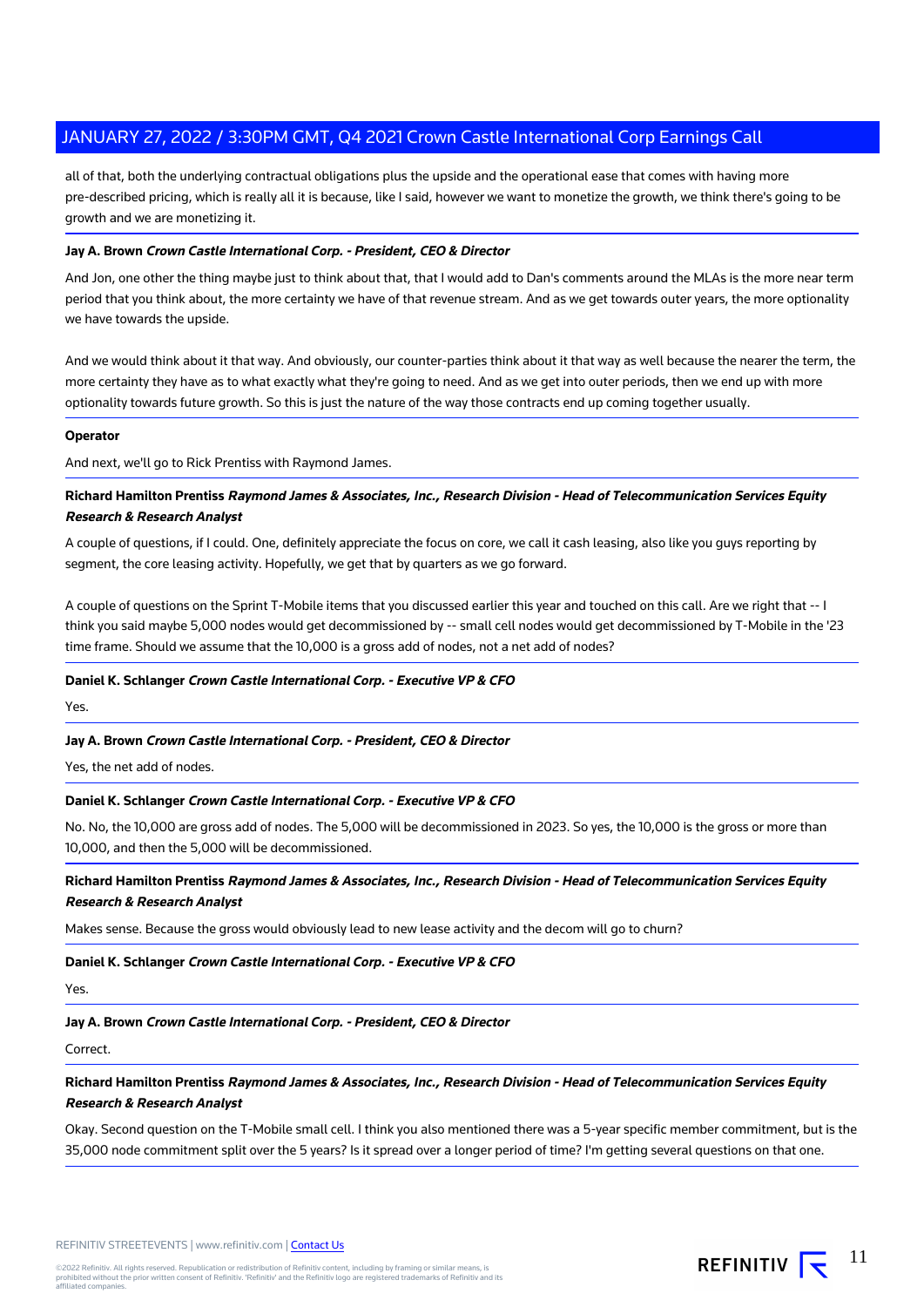#### **Daniel K. Schlanger Crown Castle International Corp. - Executive VP & CFO**

Yes, the 35,000 node commitment is spread over 5 years.

#### **Richard Hamilton Prentiss Raymond James & Associates, Inc., Research Division - Head of Telecommunication Services Equity Research & Research Analyst**

Great. And then it looks like you guys simplified the Sprint churn, the \$200 million hitting in 2025 and then churn kind of hangs in the 1% to 2% range other years. Should we assume that it goes more towards the 2% range than the 1% range though as we think about it?

Just trying to understand -- because I think you previously acknowledged that you had \$679 million ballpark of Sprint leases. So just trying to think of how we should think about the \$200 million versus that \$679 million over what period of time might they be coming off?

#### **Jay A. Brown Crown Castle International Corp. - President, CEO & Director**

Yes, Rick, as we get into those outer periods, obviously, there's probably a little bit of movement as you would expect from year-to-year. So we're trying to give you a range that in each of the years we would be within. So we would expect it to kind of be 1% to 2%. And I don't think, at this point, we're ready to be more precise than that range.

#### **Richard Hamilton Prentiss Raymond James & Associates, Inc., Research Division - Head of Telecommunication Services Equity Research & Research Analyst**

Okay. Can you give us an idea of how much total Sprint churn you expect to occur if it was \$679 million was the most exposure and \$200 million is kind of lump sum? Can you give us an idea of how much Sprint churn you expect to occur over a multiyear period then?

#### **Jay A. Brown Crown Castle International Corp. - President, CEO & Director**

Yes. I think when we get out into these outer periods of time, and history has been such great place to go back and look at how these networks get deployed and what ends up happening when there's consolidation churn. Today, putting a precise answer on that question, I don't think we have -- we don't have great visibility towards that.

We can range-bound it. We know kind of the outer limit of it around the 2%, the lower end of kind of 1%. And as they deploy the network and upgrade it to 5G as T-Mobile goes through that process, there were going to be some sites for sure that they're going to not need. There will probably also be some sites that today they look at and may be on the list of potentially losing, that ultimately will have need as data growth occurs.

So I think as we get into those outer years, we'll be able to give you a better estimation. But in terms of modeling, when we look at the total business, we think as we look at the contractual committed revenues on our assets today, we're pretty confident we'll be inside that -- in between that 1% and 2% churn in any years other than the specific years we were calling out.

#### **Richard Hamilton Prentiss Raymond James & Associates, Inc., Research Division - Head of Telecommunication Services Equity Research & Research Analyst**

Makes sense. One other quick housekeeping one. In the supplement, I guess, the settlement has not been updated for the new straight line adjustment for T-Mobile. But should we assume, again, ballpark ZIP code, that the straight-line adjustment that went up by \$250 million in the '22 guidance, should that straight-line adjustment kind of drop by 50 year change by \$50 million a year, just kind of theoretically?

#### **Daniel K. Schlanger Crown Castle International Corp. - Executive VP & CFO**

Yes. I won't speak specifically to the \$50 million a year, but you're right that, that \$250 million will drop over time. And it will ultimately, obviously reverse towards the back half of the 12-year agreement. So yes, it's going to be somewhere generally in that range.

### **Richard Hamilton Prentiss Raymond James & Associates, Inc., Research Division - Head of Telecommunication Services Equity Research & Research Analyst**

That's good. Yes. I expect in 1Q, you'll give us kind of the more detailed schedule as you have time to kind of finish it up?

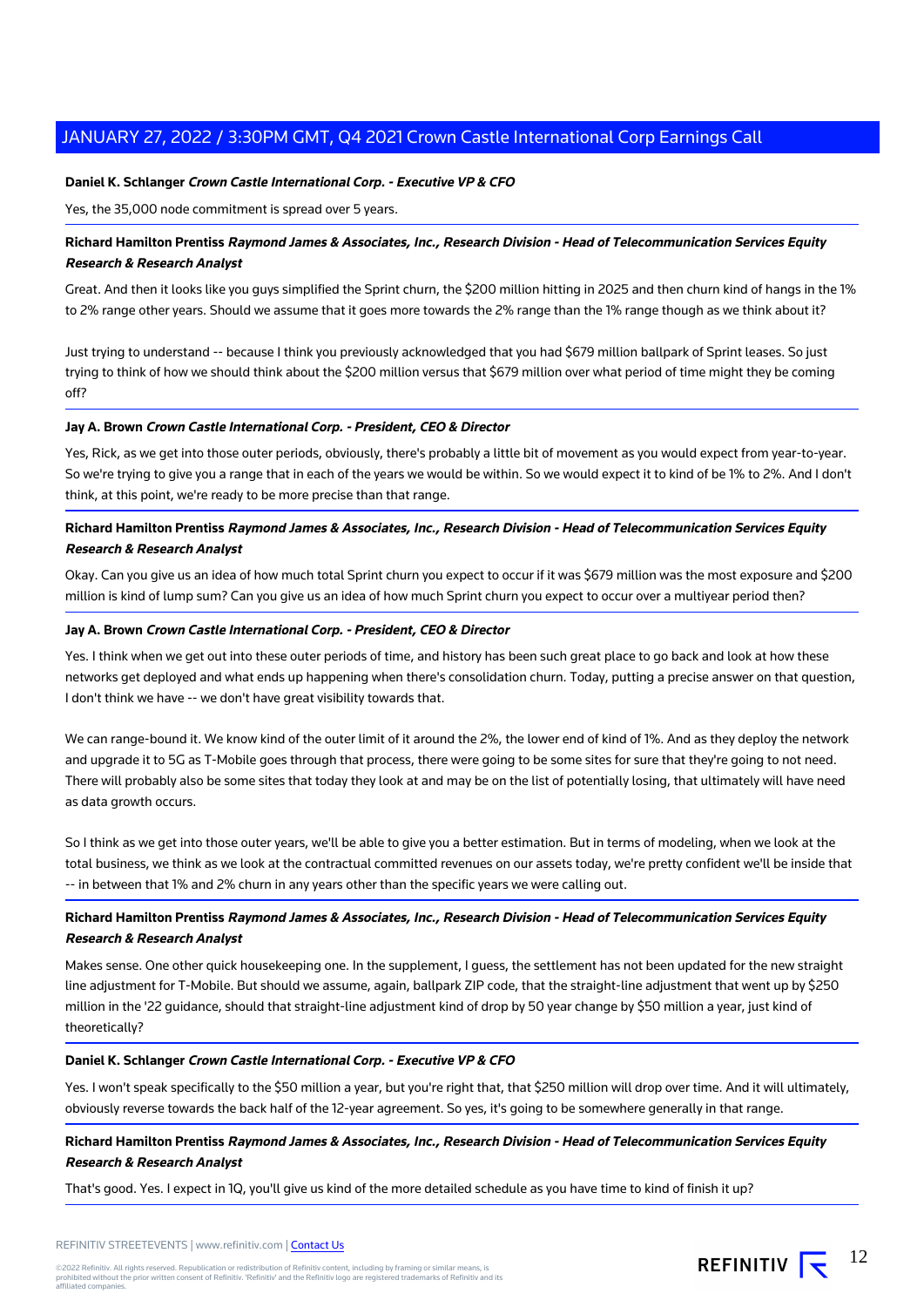#### **Daniel K. Schlanger Crown Castle International Corp. - Executive VP & CFO**

Yes. Yes. Well, it's just -- it didn't happen in the period that we are reporting on in the supplement. So we wanted to put it in the period that it actually occurs. So we'll have that all laid out really well in our supplement after the first quarter earnings.

#### **Operator**

And next, we'll go to Phil Cusick with JPMorgan.

#### **Amir Reza Razban JPMorgan Chase & Co, Research Division - Research Analyst**

This is Amir for Phil. Two, if I may. You guys have talked over the years about a second and third tenant on small cells being accretive to returns. How should we think about these co-locations and pricing that first tenant and later driving up the return?

#### **Jay A. Brown Crown Castle International Corp. - President, CEO & Director**

Sure. So the pricing environment that we've talked about for years is unchanged. We've seen the economics, whether it's the 2 large deals that we spent a lot of time talking about this morning or as we do one-off markets with the carriers, we've seen that pricing stay in line.

In terms of our underwriting, we typically see a 6% to 7% initial yield on invested capital. As we add a second tenant to those same assets or on that same network, we get into the double digits return, so above 10% yield. And then as Dan mentioned earlier, by the time we get to the third, then we're into the mid- to high teens in terms of our yields on invested capital as we add that third tenant.

We've seen that pricing basically be unchanged for the last 5 or 6 years. And so those are the economics you should expect as we add additional tenants.

Typically, when we're underwriting these investments, we will be -- we don't do anything speculatively. So we'll start off with some sort of 6 to 7 -- in the neighborhood of 6% to 7% initial yield on that investment. We're building it for a carrier, purpose built. And in order for us to sign up for that, we're going to have a view on future tenancy and what will go there. And the things that we underwrite are going to have at least one additional tenant beyond that anchor tenant.

So we're underwriting things with yields that are into the double digits and then over time, getting and achieving that lease up to drive our returns above our -- well above our cost of capital.

#### **Daniel K. Schlanger Crown Castle International Corp. - Executive VP & CFO**

And one of the things that we've talked about historically and remains to be true is that when we talk about a second tenant, it doesn't have to be a second specific customer that the first tenant coming in and densifying on their own network can be their own second tenant.

And we will see the economics that look almost exactly the same, whether it's the same company or a different company as the second tenant. And that's true in these agreements as well is any time that we're seeing the densification on the existing network, that those will drive returns that are very consistent with everything Jay just talked about.

#### **Amir Reza Razban JPMorgan Chase & Co, Research Division - Research Analyst**

That's helpful. And then my second question, in the materials, you guys note that the carriers are planning the next phase of the 5G build that requires small cell is at scale. Can you expand on what those conversations are looking like?

#### **Daniel K. Schlanger Crown Castle International Corp. - Executive VP & CFO**

I'm sorry, what was the last part of the question?

#### **Amir Reza Razban JPMorgan Chase & Co, Research Division - Research Analyst**

Can you expand on what those conversations are looking like, talking to the carriers about like the next stage of the 5G build that requires the small cell?

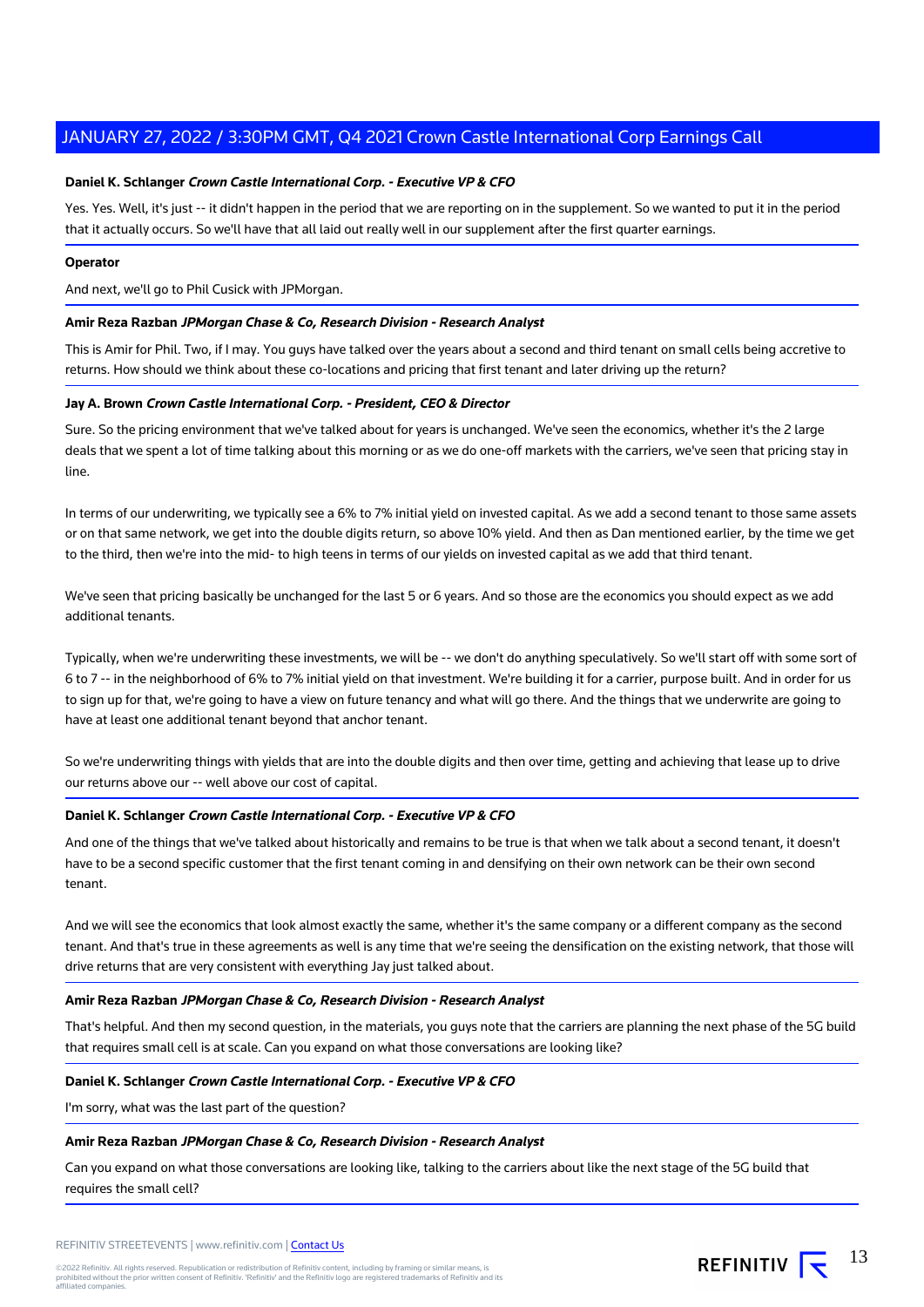#### **Daniel K. Schlanger Crown Castle International Corp. - Executive VP & CFO**

Yes, Amir, I'll only speak to it at a really high level, and then I would let you inquire of each of the carriers as to how they're thinking about it. The conversations that we have, have brought to fruition the 50,000 nodes that they committed to.

And so we have an understanding of how they're thinking about their markets, where they're wanting to densify, how they're thinking about putting it in places where we have existing fiber or not. So we have a good view of that. But specifically how they're thinking about spectrum management and densification, that's really a question that I think they should speak to.

#### **Operator**

Moving on, we'll go to Colby Synesael with Cowen.

#### **Gregory Bradford Williams Cowen and Company, LLC, Research Division - Director**

It's Greg Williams sitting in for Colby. I have 2 questions, if I may. One, I just wanted to revisit the idea of AT&T's messaging yesterday about 1-tower climb. I don't want to talk about that customer specifically, but what does the 1-tower climb or a 1-touch program mean in terms of impacts on your leasing expectations?

Specifically, if the radios aren't ready for late spring, early summer, if it's one piece of equipment or 2 pieces of equipment, how does that impact your lease-ups and the way your contracts are constructed? Do you price on space equipment? I know some of your peers can price on a frequency-specific level.

The second question is just on the services business. How are we going to see services volume on the tower side compared to 2022 versus 2021? And what are the gross margins looking like for 2022 on service margins?

#### **Jay A. Brown Crown Castle International Corp. - President, CEO & Director**

Thanks, Greg, for the questions. On the first question, I think it's a thoughtful approach to try to limit the number of truck rolls that you have in the network. And so obviously, AT&T is being thoughtful about how they're thinking about truck rolls and number of times to touch a site because it just increases the cost of that activity.

It doesn't matter that much to us in terms of our ultimate financial results on site rental revenue, whether it's 1 or 2 touches in order to get to the steady state or the final state of the network. We're obviously happy to work with our customers as they do things like try to eliminate the number of truck rolls that they have in order to help them accomplish those lower cost of deployments.

In terms of the pricing in the second part of your question related to that, we price based on space used up on the top of the tower, space used at the base of the tower, the ground space that the equipment takes up as well as our agreements are oftentimes spectrum-specific as to what they're deploying or using on those sites. So all 3 of those elements can impact the ultimate price on the site.

On the services question, we expect services, as we talked about in terms of tower activity, to be similar in '22 as it is in '21. We have a similar expectation around the services business in '22, relatively similar to what we saw in 2021. The timing in the quarters may change a little bit. But as you think about it in the totality of the year, our outlook assumes that services is about the same in '22 as it was in '21.

#### **Daniel K. Schlanger Crown Castle International Corp. - Executive VP & CFO**

Operator, may we have time for 2 more questions?

#### **Operator**

And next, we'll go to Sami Badri with Credit Suisse.

#### **Ahmed Sami Badri Crédit Suisse AG, Research Division - Senior Analyst**

There were some references made earlier about the difficulty of the small cell business, and this is kind of the rationale for the competitive advantage that you guys have built over many, many years and you've entrenched yourselves and have been able to watch where the puck is going.

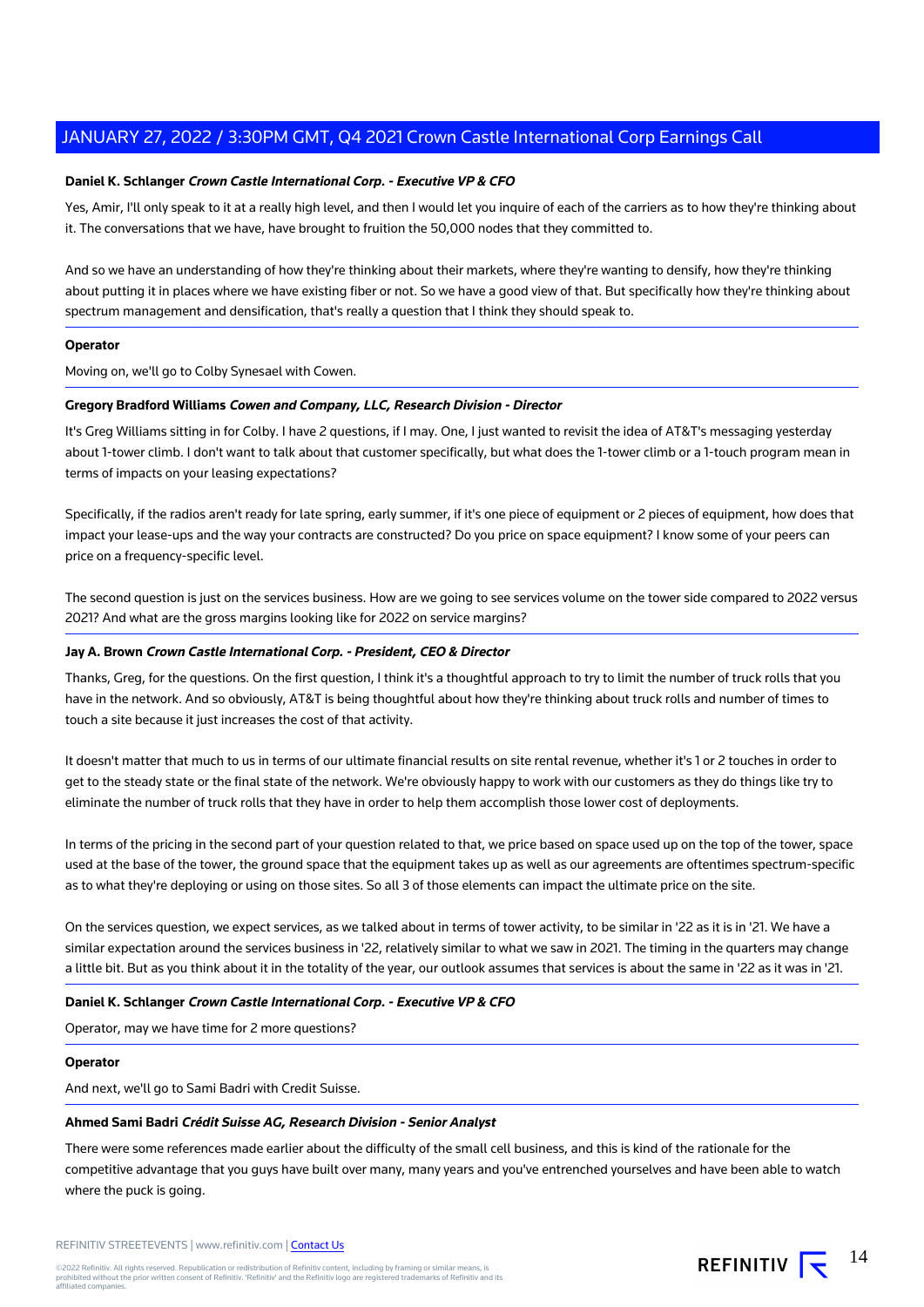And another dynamic that really kind of entered in 2021 was the increases of costs and decreases of labor firepower for a lot of organizations involved in the telecommunications industry. Is this environment conducive of a dynamic where telcos will begin outsourcing more of their telecom infrastructure builds over time rather than in-sourcing?

#### **Jay A. Brown Crown Castle International Corp. - President, CEO & Director**

Yes. Thanks for the question. We believe that to be the case. Certainly, the economic proposition that we have to the wireless operators on the tower side has proven out over 25 years that the shared infrastructure model reduces the cost of the network for the operators, and it has played out over a long period of time very successfully.

That exact same dynamic is at play with small cells, where we're willing to put up the capital and then deploy the capital initially and then share it across multiple operators such that each operator has a much lower cost of operating than what they would have if they owned their own and each of them built their own network. So we absolutely see those dynamics at play.

And what you're highlighting around an environment where labor costs increase, inflationary pressures may drive up interest rates, I think it just underpins our value proposition to our carriers that we're happy to provide the capital at a much lower cost than what the markets can provide them capital because of the opportunity that we have to see returns from multiple operators across that same asset. So that's the business model and we feel like we're really well positioned for that. And in a period of time where we're trying -- where everyone is trying to figure out ways to reduce overall costs, we're a very good alternative as they think about network deployment.

#### **Ahmed Sami Badri Crédit Suisse AG, Research Division - Senior Analyst**

Got it. And then one comment or question actually on just some of the FAA and airline type things that we've been seeing. Has there been any change in payments or negotiations or on an account contract that you have with your major customers regarding some of the noise that non-telco constituents are making?

#### **Jay A. Brown Crown Castle International Corp. - President, CEO & Director**

There has not been any change in the behavior with our customers. And we don't expect there to be any impact to our 2022 outlook.

#### Operator, maybe we have time for one more.

#### **Operator**

And that final question will come from David Guarino with Green Street.

#### **David Anthony Guarino Green Street Advisors, LLC, Research Division - Analyst of Data Centers and Towers**

Two questions I'll ask them up front for you. The first one is on valuations for fiber assets have moved significantly higher over the past year. Do you think it might make sense to recycle a portion of your fiber assets that maybe aren't as well suited for small cell co-location?

And then the second question is on data centers. You guys have made some small investments in data centers, but what are your thoughts on a larger scale data center acquisition? And do you see enough evidence today that data centers and towers under the same roof makes strategic sense?

#### **Jay A. Brown Crown Castle International Corp. - President, CEO & Director**

You bet. On your first question around valuations for fiber, I think the world is starting to see the real value of fiber and the necessity of it for small cells. And a desire for folks to try to figure out a way to invest in that space has certainly driven up the valuations.

We've talked for years around our strategic focus and what the interest in fiber is for us. We wanted to be in the top U.S. markets and we wanted to acquire fiber that was dense in those markets and had a lot of capacity.

And as we said, I think it was coming on now about 4 years ago, we really didn't see any more meaningful acquisitions in the U.S. or opportunities to acquire fiber that kind of met those criteria of dense urban markets, high-capacity fiber. And so the majority of what we

©2022 Refinitiv. All rights reserved. Republication or redistribution of Refinitiv content, including by framing or similar means, is<br>prohibited without the prior written consent of Refinitiv. 'Refinitiv' and the Refinitiv affiliated companies.

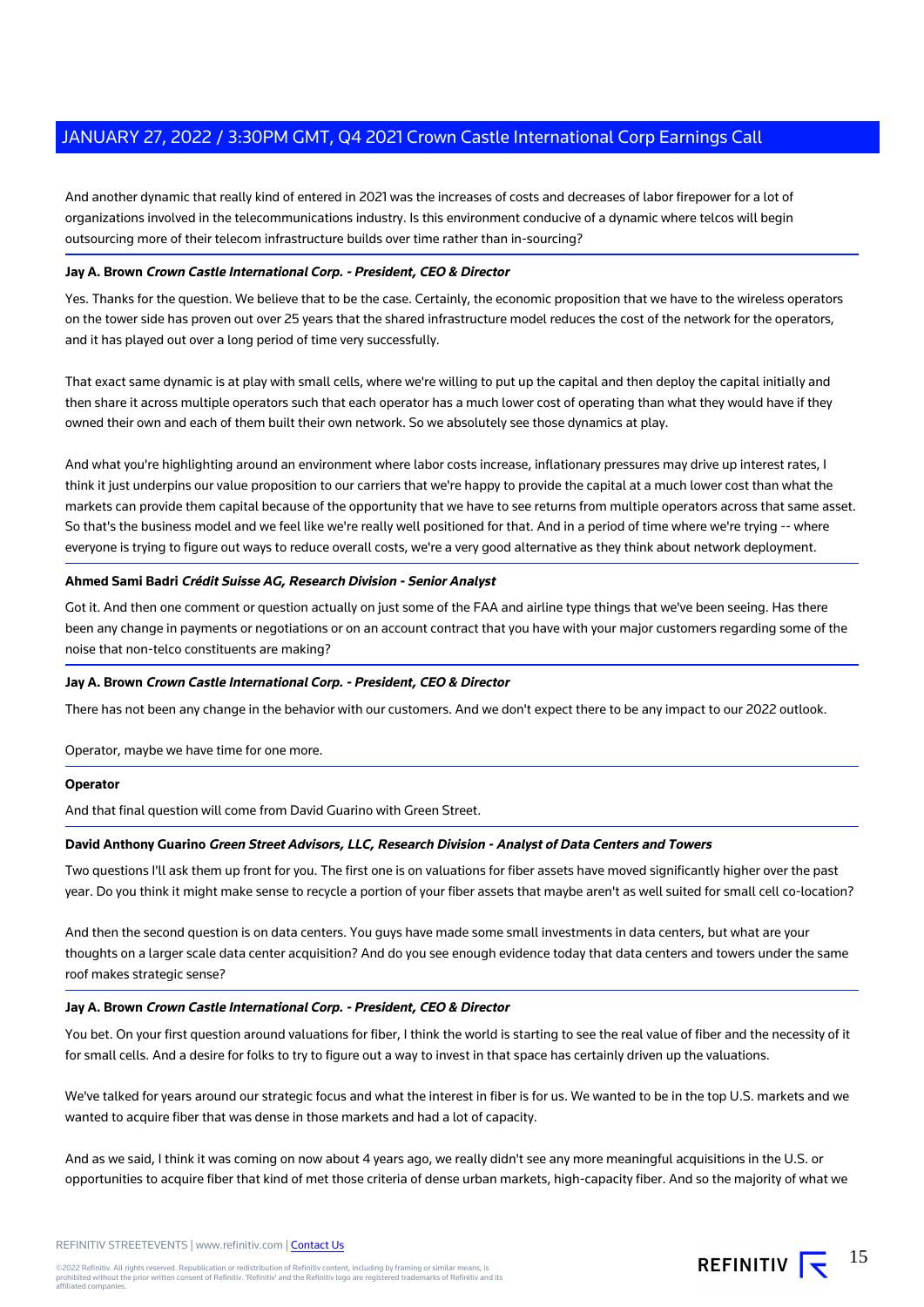have been investing in since then has been building fiber in markets for carriers to deploy small cells.

So when I look at our capital base and the assets, there's not a portion of those assets that are extraneous to the strategy of any meaningful amount. The assets that we acquired and built were really in the locations that we chose, and we didn't buy large nationwide portfolios of assets that we look at and say, okay, these are underperforming or unlikely to perform long term.

So like the asset base that we have, I think we're going to be able to drive really nice returns across them over a long period of time. And I think the actions of the last 12 months really speak to the opportunity that lies ahead. So feel good about where the assets are.

On your second question around data centers, large-scale data centers, we don't see that as core to our strategy. I don't see a need to own data centers. I don't see how it relates, frankly, to the edge data centers that will ultimately be needed as wireless networks ultimately expand. So I don't see owning or operating large data centers as a part of our business model, and it's frankly not something we're interested in doing.

We're focused on investing our capital in the towers and small cells. We think that's the highest growth opportunity in the U.S. and see a lot of opportunities to deploy capital there as well as drive great returns for our shareholders. And so we're going to stay focused there. And if ultimately, we get to our upside case for small cells then certainly, I think the edge data centers will come around, and we're well positioned given our fiber footprint to benefit from those edge data centers. If we get into the upside case outcomes for small cells we'll certainly take advantage of where our hub sites are and our assets are located to capture that edge data demand. But don't see large-scale data centers playing out in our strategy.

So appreciate the question. Did you have a follow-up?

#### **David Anthony Guarino Green Street Advisors, LLC, Research Division - Analyst of Data Centers and Towers**

Yes, just to clarify. When I said large scale, I was referring more to a larger platform, not necessarily a hyperscale data center, but it sounds like based on your response, that same would hold true. The timing is not there yet from your view. But in the future, you could be more open-minded to a smaller edge data center strategy? Is that correctly a read on what you said?

#### **Jay A. Brown Crown Castle International Corp. - President, CEO & Director**

Well, I think I'm trying to separate the difference between the large box data centers and the edge data centers, we see potential on the horizon for edge data centers to come to fruition in the wireless networks.

In the use cases, in order to get to a place where edge data centers are a meaningful opportunity for us, we're talking about cases that are upside cases. As we think about small cells, we'd have to get to that kind of level of data demand in the U.S. So if we get to kind of the upside cases on small cells and fiber and edge data centers are an opportunity, we feel like we're really well positioned with the assets that we have to capture that, and we would absolutely be willing to build out sites.

We've made some investments in Vapor IO. We have a good position there. It's an edge data center company. They've done well. We've built a number of their assets on our sites. And so we've got a good partnership there, and we're watching the development of that space. But for it to become meaningful in our operating results is a pretty big run from where we are today in terms of total data traffic that would be needed. And so that's where I would see our opportunity.

But don't see -- or frankly, I don't see an opportunity in the big box data centers today or in the future as being really a part of our core strategy.

#### **Daniel K. Schlanger Crown Castle International Corp. - Executive VP & CFO**

Well, thank you, everyone, for joining this morning. And let me just conclude by thanking our employees for a job well done in 2021. The level of activity is remarkable. The way you delivered for our customers was outstanding. And so thank you for all of your work. I know you're already busy working on 2022, but thank you for what you accomplished in '21, and I look forward to talking to all our investors next quarter. Thanks for joining.